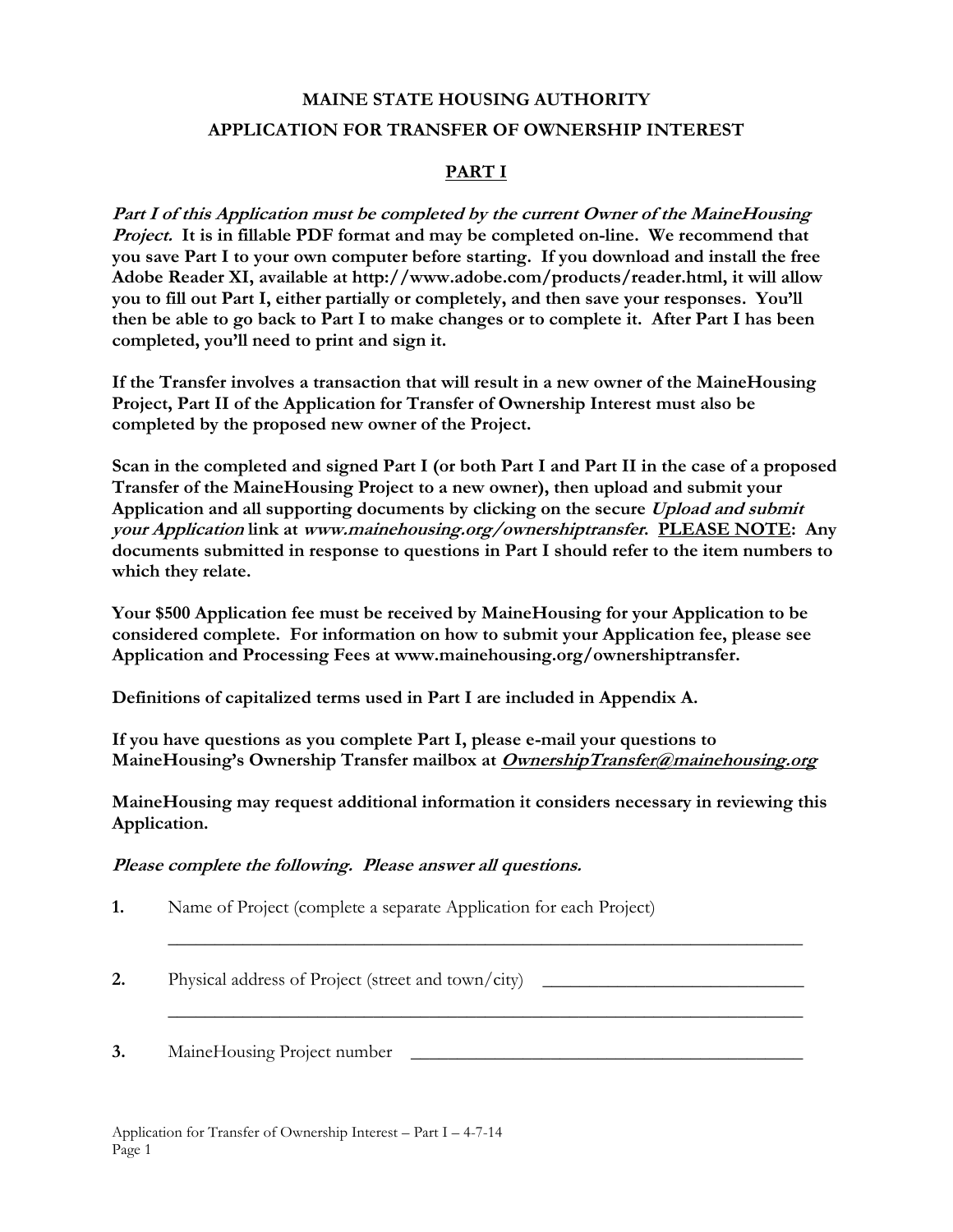| 4. | Current Owner name                                                                                                                                                                                                             |
|----|--------------------------------------------------------------------------------------------------------------------------------------------------------------------------------------------------------------------------------|
| 5. | Current Owner mailing address the contract of the contract of the contract of the contract of the contract of the contract of the contract of the contract of the contract of the contract of the contract of the contract of  |
| 6. | Current Owner telephone number(s)                                                                                                                                                                                              |
| 7. | Principal contact for current Owner for this Application                                                                                                                                                                       |
|    |                                                                                                                                                                                                                                |
|    |                                                                                                                                                                                                                                |
|    | E-mail address and the contract of the contract of the contract of the contract of the contract of the contract of the contract of the contract of the contract of the contract of the contract of the contract of the contrac |
|    |                                                                                                                                                                                                                                |

**8.** What date are you proposing as a closing date for the Transfer? **Note: In proposing <sup>a</sup> closing date, please keep in mind the estimated time for a decision on your Application noted in Timing of MaineHousing Consent at www.mainehousing.org/ownershiptransfer and allow reasonable additional time beyond that time estimate to close the Transfer.**

**\_\_\_\_\_\_\_\_\_\_\_\_\_\_\_\_\_\_\_\_\_\_\_\_\_\_\_\_\_\_\_\_\_\_\_\_\_\_\_\_\_\_\_\_\_\_\_\_\_\_\_\_\_\_\_\_\_\_\_\_\_\_\_\_\_\_\_\_\_\_\_\_\_\_\_**

**9. Type of Transfer**. This Transfer involves **(For A, B, C and D below, check all that apply)**

- A.  $\Box$  A sale of the Project to a new owner and the assumption of the MaineHousing loan(s) by the new owner
	- (1) Name and address of new owner. **Please note: New owner must complete Part II of the Application.**

Name **Letters** 

Address **\_\_\_\_\_\_\_\_\_\_\_\_\_\_\_\_\_\_\_\_\_\_\_\_\_\_\_\_\_\_\_\_\_\_\_\_\_\_\_\_\_\_\_\_\_\_\_\_\_**

(2) Reason for sale of Project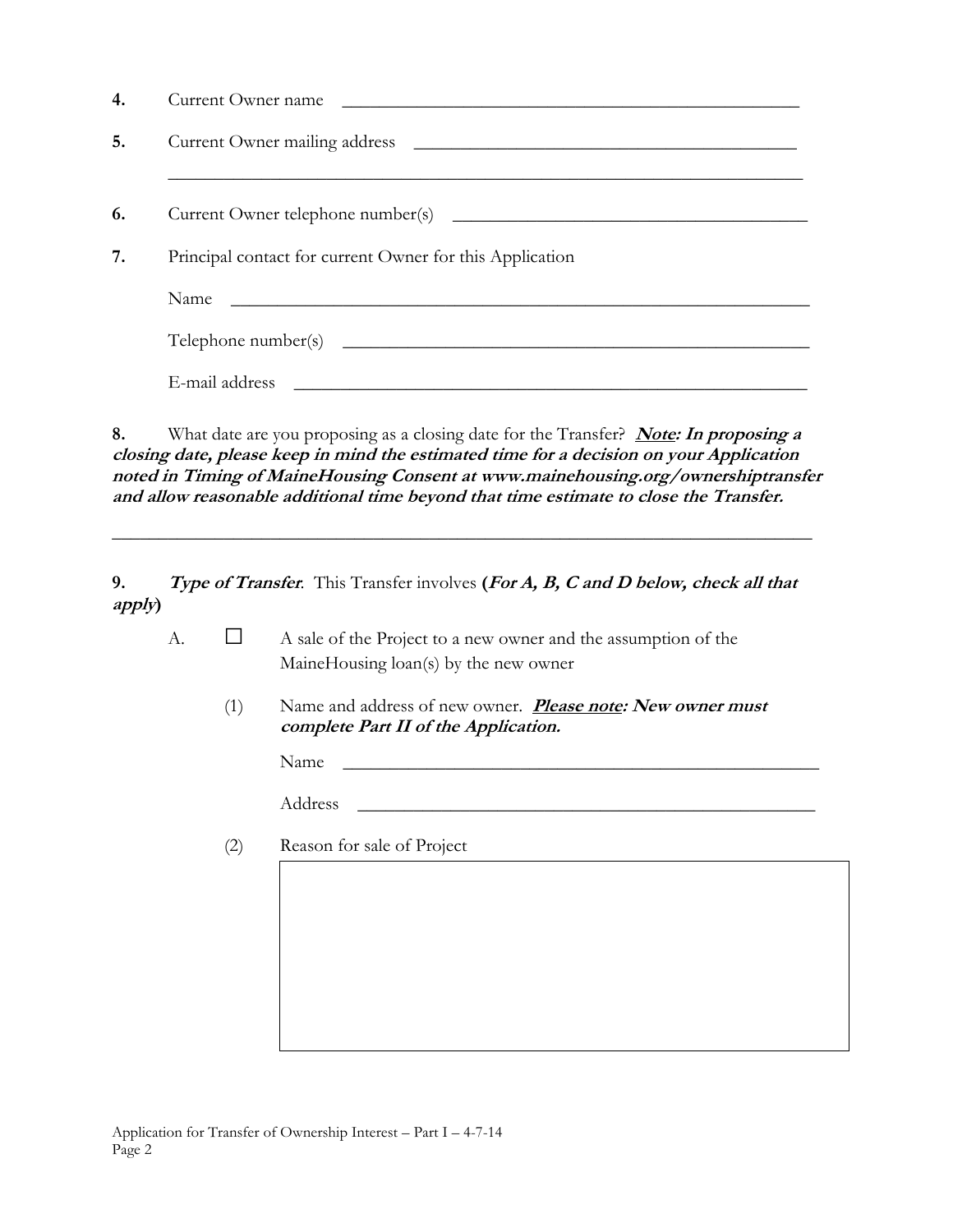(3) Is there a written agreement containing the terms of the sale?

 $\Box$  Yes  $\Box$  No

If you checked Yes, submit a copy of the agreement. If no written agreement exists, describe the arrangement or understanding.

|    | (4) |                |     |     |                 |                                                                  | Is a like-kind (1031) exchange intended as part of this sale of the Project? |
|----|-----|----------------|-----|-----|-----------------|------------------------------------------------------------------|------------------------------------------------------------------------------|
|    |     |                | Yes |     | No              |                                                                  |                                                                              |
|    | (5) | the Project?   |     |     |                 |                                                                  | Other than the MaineHousing mortgage, are there any other mortgages on       |
|    |     |                | Yes |     | No              |                                                                  |                                                                              |
|    |     | a.             |     |     |                 |                                                                  | If Yes, list all other mortgage holders and outstanding amount               |
|    |     |                |     |     | Mortgage holder |                                                                  | Outstanding amount                                                           |
|    |     |                |     |     |                 |                                                                  |                                                                              |
|    |     |                |     |     |                 |                                                                  |                                                                              |
|    |     |                |     |     |                 |                                                                  |                                                                              |
|    |     |                |     |     |                 |                                                                  |                                                                              |
|    |     |                |     |     |                 |                                                                  |                                                                              |
|    |     | $\mathbf{b}$ . |     |     |                 |                                                                  | Is consent of other mortgage holder(s) required for the Transfer?            |
|    |     |                |     |     |                 |                                                                  |                                                                              |
|    |     |                |     | Yes |                 | $\rm No$                                                         |                                                                              |
|    |     |                |     |     |                 |                                                                  |                                                                              |
| Β. |     |                |     |     |                 | A merger of the current Owner with one or more business entities |                                                                              |
|    | (1) |                |     |     |                 |                                                                  | Name and address of all other business entities involved in merger           |
|    |     |                |     |     |                 |                                                                  |                                                                              |
|    |     |                |     |     |                 |                                                                  |                                                                              |
|    |     |                |     |     |                 |                                                                  |                                                                              |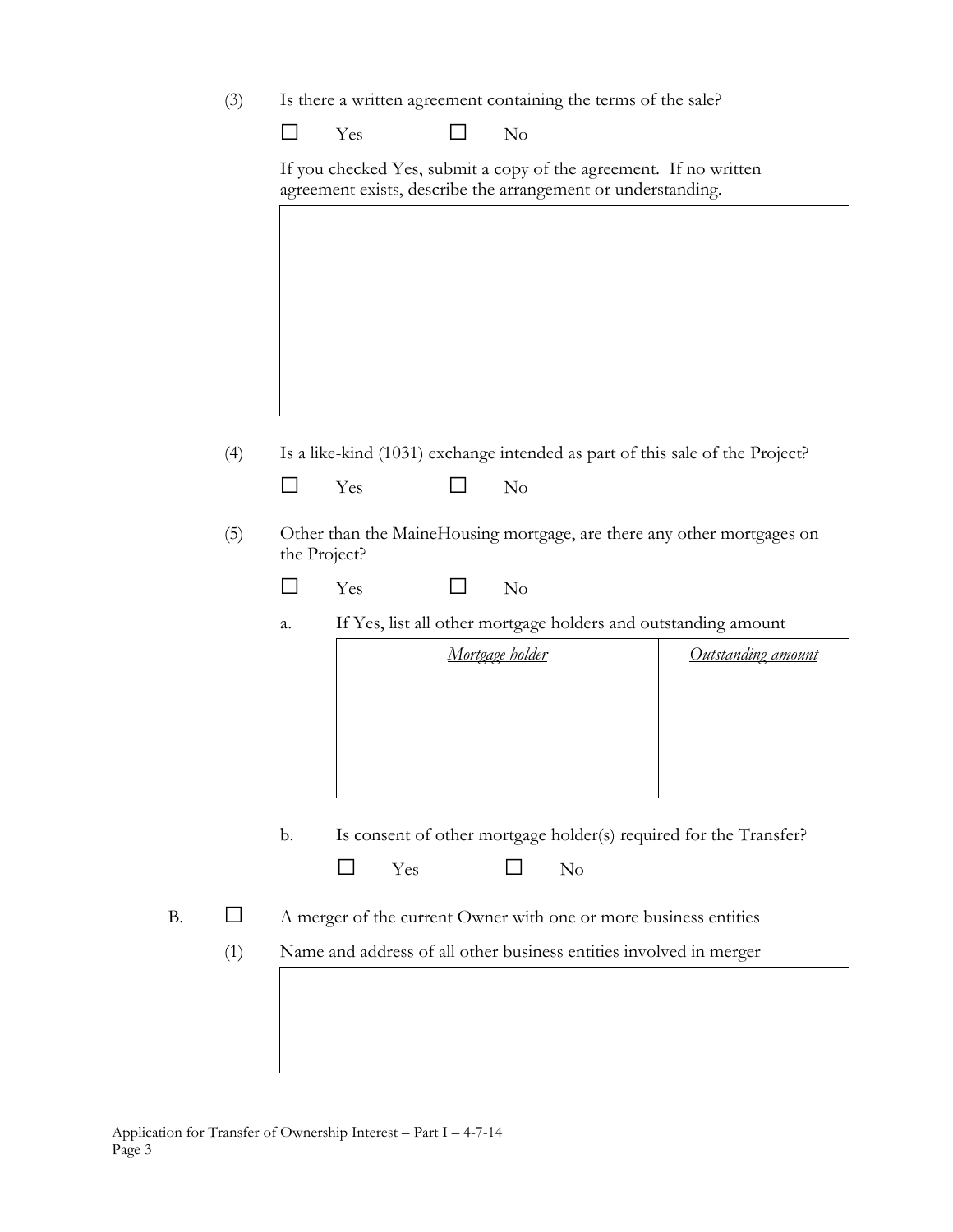|    | (3) | Will current Owner be the surviving company and still continue in business<br>after the merger occurs?                                                                |
|----|-----|-----------------------------------------------------------------------------------------------------------------------------------------------------------------------|
|    |     | Yes<br>No                                                                                                                                                             |
|    |     | If No, provide name and address of surviving company                                                                                                                  |
|    |     | <u> 1980 - John Stein, amerikansk politiker (</u><br>Name                                                                                                             |
|    |     | Address<br><u> 1989 - Johann Barbert, mars ar breithinn ar breithinn an dùthchan an dùthchan an dùthchan an dùthchan an dùt</u>                                       |
|    | (4) | Is there a written merger agreement or plan of merger?                                                                                                                |
|    |     | Yes (submit copy)<br>No (describe merger plans)                                                                                                                       |
|    |     |                                                                                                                                                                       |
| Ċ. |     | The current Owner will continue to own the Project, but will make one or<br>more of the following changes to its business structure (check all<br>appropriate boxes): |
|    | (1) | The current Owner is a general partnership and one or more of the<br>partners of the general partnership will change.                                                 |
|    |     | List all current partners and percentage interest<br>(i)                                                                                                              |
|    |     | <u>Partners</u><br><u>% Interest</u>                                                                                                                                  |
|    |     |                                                                                                                                                                       |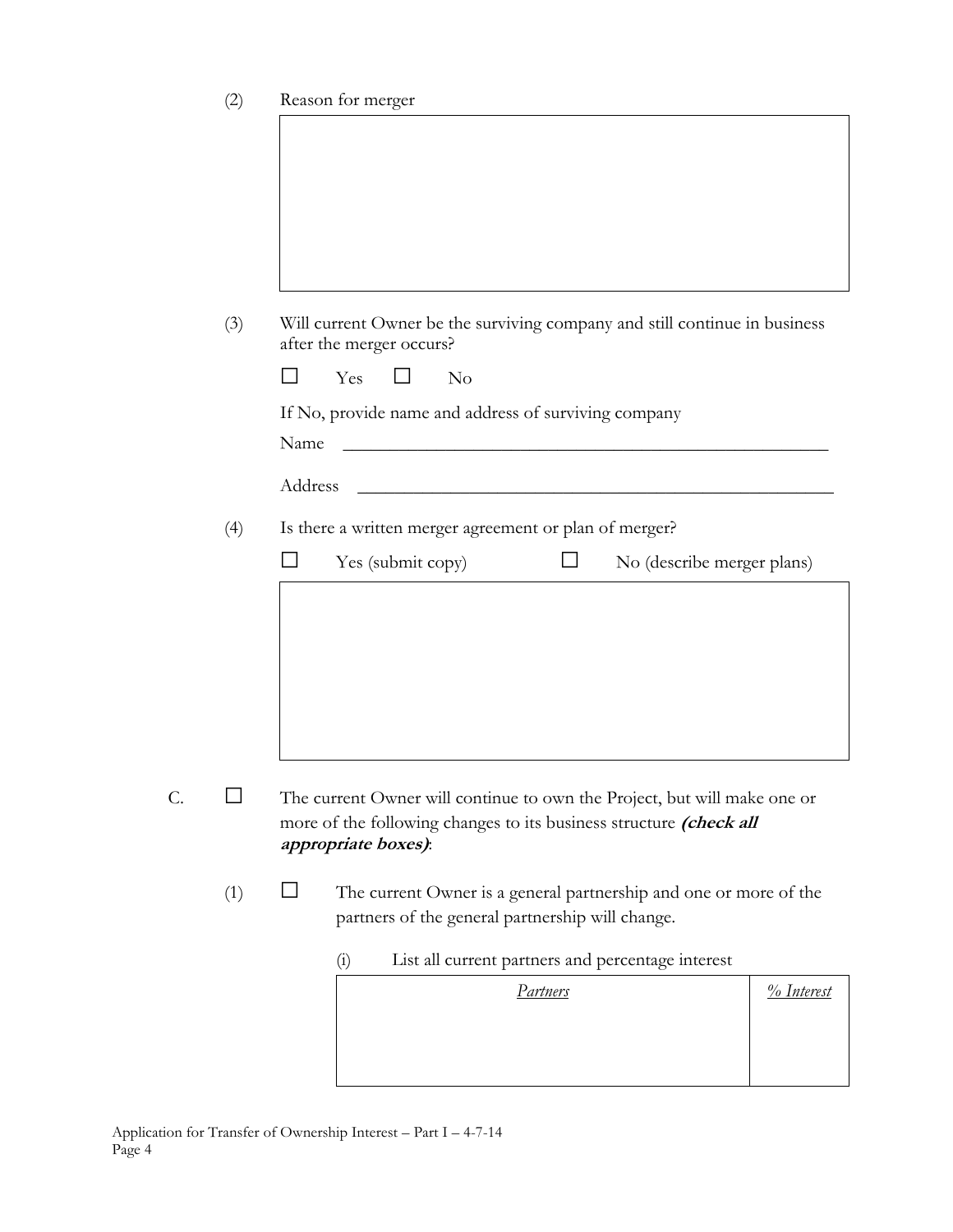(ii) List all partners and their addresses and percentage interests after the change

| <b>Partner Names and Addresses</b> | $%$ Interest |
|------------------------------------|--------------|
|                                    |              |
|                                    |              |
|                                    |              |

(2)  $\Box$  The current Owner is a limited liability company ("LLC") and 51% or more of the member interests in the LLC will change in a transaction that is not a LIHTC Investor Buyout Transaction.

(i) List all current LLC members and percentage interest

| <b>LLC</b> Members | $\%$ Interest |
|--------------------|---------------|
|                    |               |
|                    |               |
|                    |               |
|                    |               |

(ii) List all LLC members and their addresses and percentage interests after the change

| <b>LLC</b> Members and Addresses | $%$ Interest |
|----------------------------------|--------------|
|                                  |              |
|                                  |              |
|                                  |              |
|                                  |              |

(3)  $\Box$  The current Owner is a limited partnership and a new general partner ("GP") will be substituted for an existing GP or added as a GP without any substitution.

(i) List all current GPs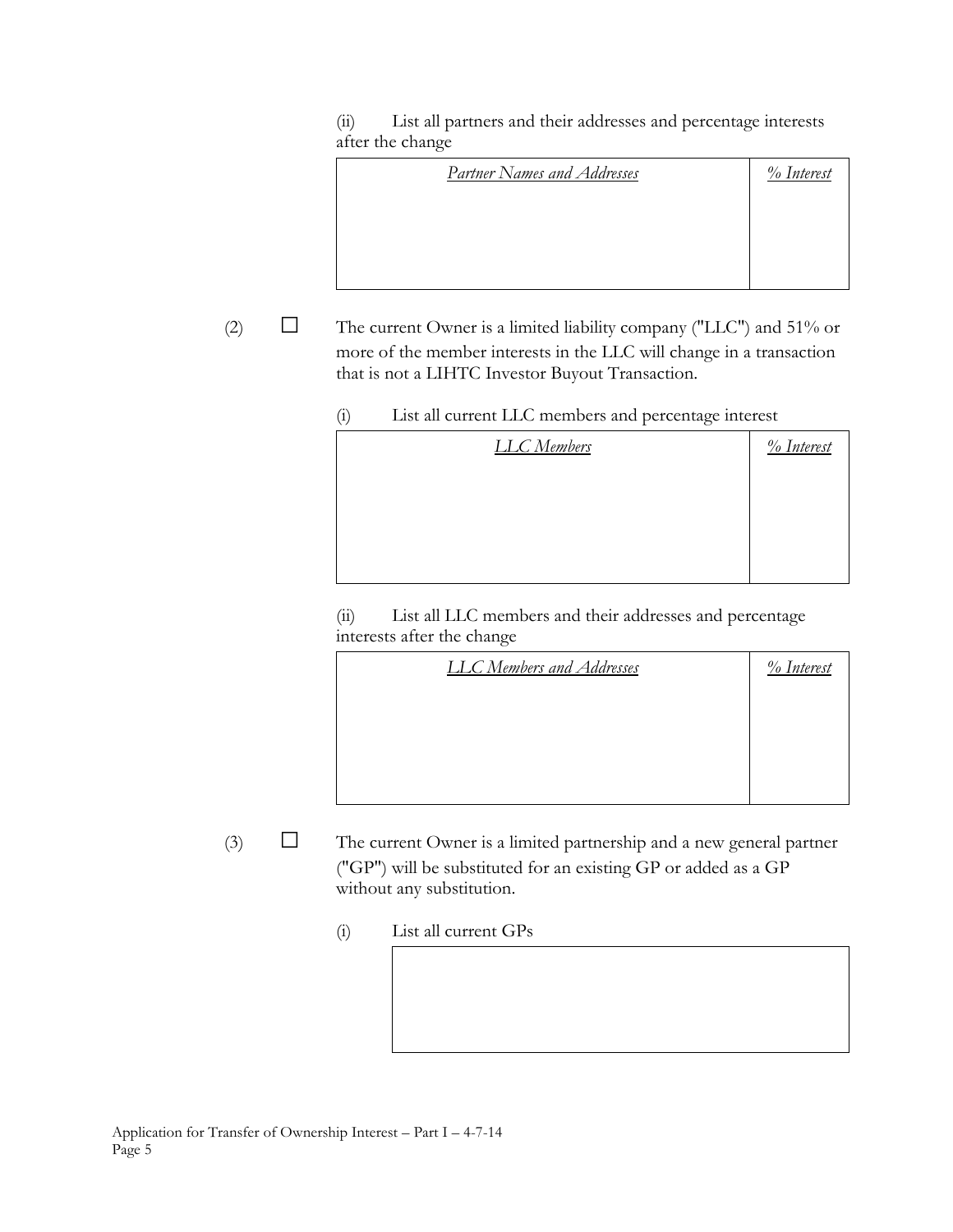(ii) List all GPs and their addresses after the change

(iii) Reason for change

- (4) □ A change *within* a general partner ("GP") of a limited partnership Owner of a Project is proposed. **(Check box a. or b. and complete related tables)**
	- a.  $\Box$  GP is a limited liability company ("LLC") and 51% or more of the member interests in the LLC will change.

Name of LLC:

(i) List all current members of LLC and percentage interests

**\_\_\_\_\_\_\_\_\_\_\_\_\_\_\_\_\_\_\_\_\_\_\_\_\_\_\_\_\_\_\_\_\_\_\_\_\_\_\_\_\_\_\_\_\_\_**

| <b>LLC</b> Members | % Interest |
|--------------------|------------|
|                    |            |
|                    |            |
|                    |            |
|                    |            |

(ii) List all members of LLC and their addresses and percentage interests after the change

| <b>LLC</b> Members and Addresses | $\frac{\%}{\%}$ Interest |
|----------------------------------|--------------------------|
|                                  |                          |
|                                  |                          |
|                                  |                          |
|                                  |                          |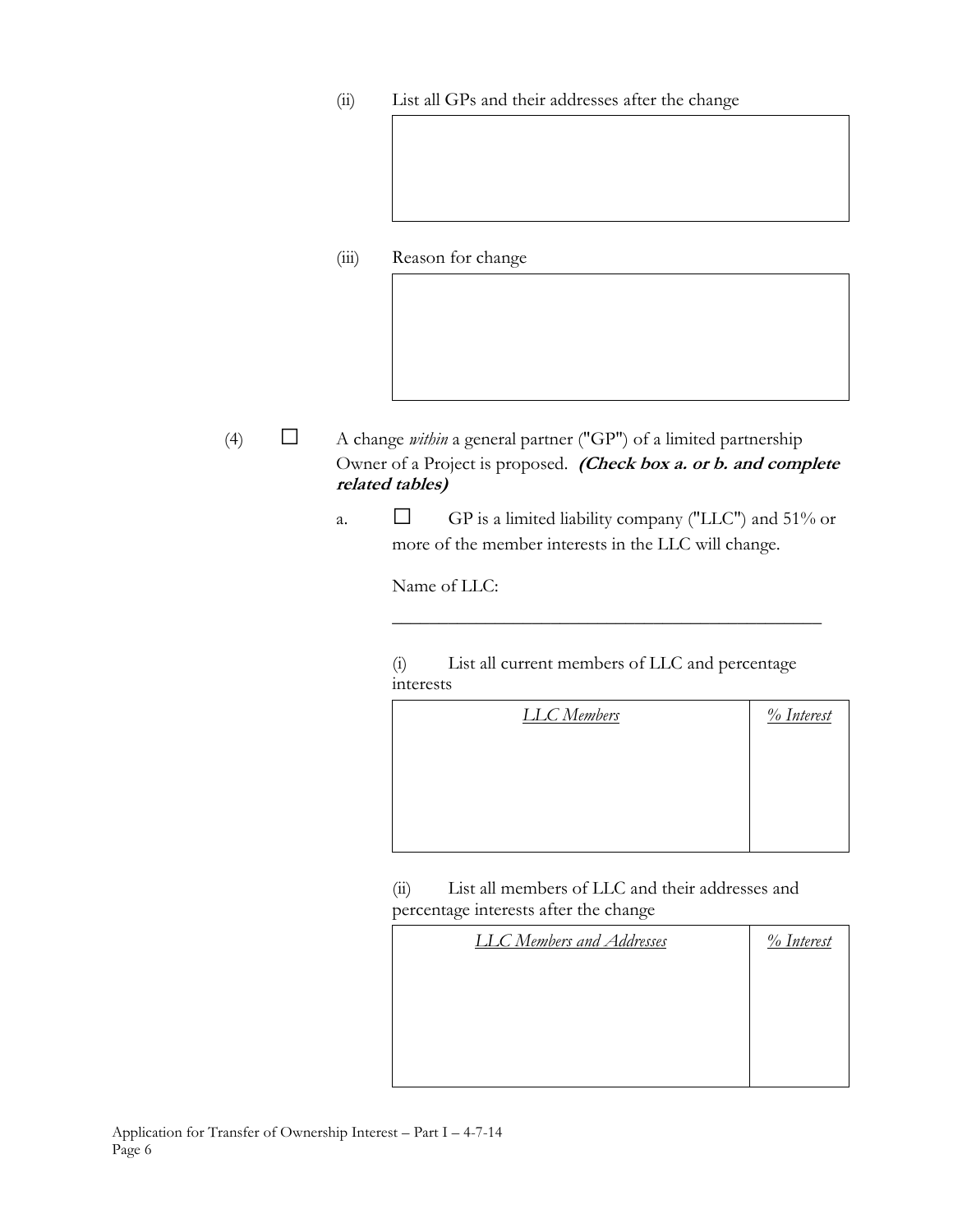b.  $\Box$  GP is a corporation and 51% or more of the shareholder interests in a for-profit (business) corporation or voting member interests in a non-profit corporation will change.

Name of corporation:

(i) List all current shareholders or voting members of the corporation and percentage interests

**\_\_\_\_\_\_\_\_\_\_\_\_\_\_\_\_\_\_\_\_\_\_\_\_\_\_\_\_\_\_\_\_\_\_\_\_\_\_\_\_\_\_\_\_\_\_**

| <b>Shareholders or Voting Members</b> | % Interest |
|---------------------------------------|------------|
|                                       |            |
|                                       |            |
|                                       |            |

(ii) List all shareholders or voting members of the corporation and their addresses and percentage interests after the change

| <b>Shareholders or Voting Members and Addresses</b> | % Interest |
|-----------------------------------------------------|------------|
|                                                     |            |
|                                                     |            |
|                                                     |            |

(5)  $\Box$  A majority or more of the Board of Directors of the current Owner of the Project will be replaced by Board members of a different business entity (whether or not that entity is an Affiliate of the current Owner).

Name of other business entity:

(i) List Board members of current Owner of Project

**\_\_\_\_\_\_\_\_\_\_\_\_\_\_\_\_\_\_\_\_\_\_\_\_\_\_\_\_\_\_\_\_\_\_\_\_\_\_\_\_\_\_\_\_\_\_\_\_\_\_\_\_\_**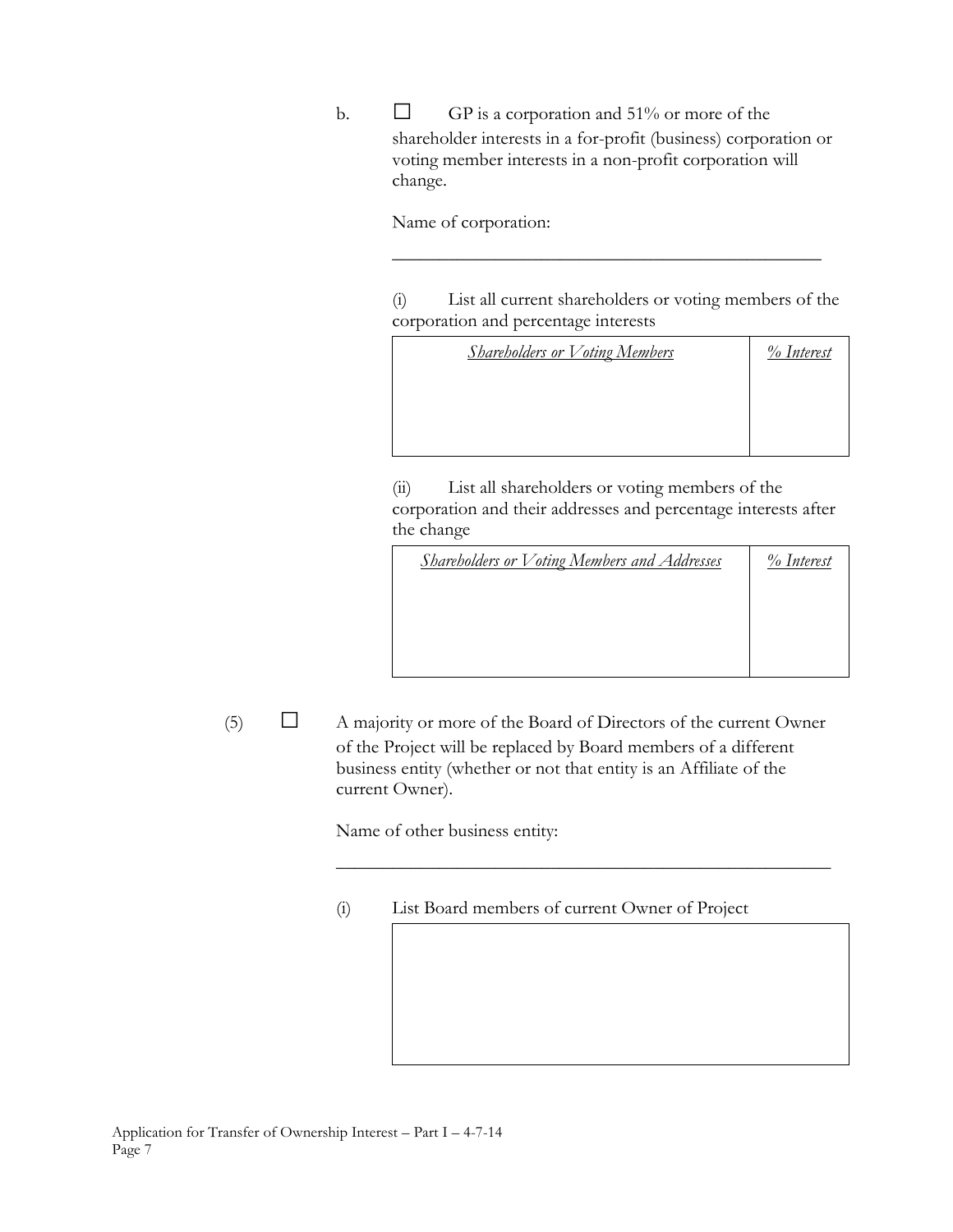- (ii) List Board members of current Owner after the change (iii) Reason for change (iv) Is there a written agreement concerning the change of board members (sometimes called a "Change of Control Agreement")?  $\Box$  Yes (submit copy)  $\Box$  No (describe plans)
- D.  $\Box$  Check this box if the Transfer is not listed under A, B or C above. Please describe briefly and submit any agreements concerning the Transfer.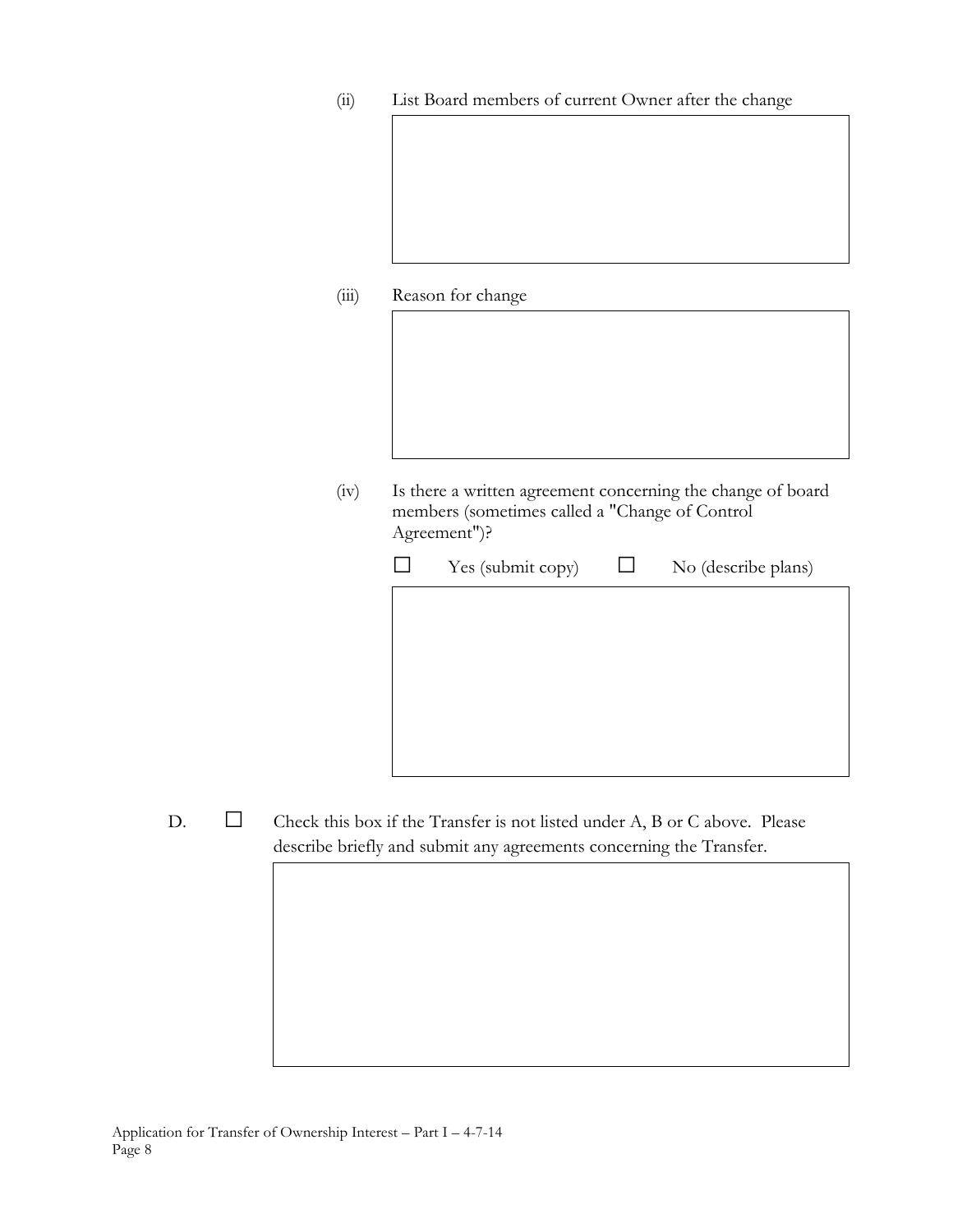| 10. | Is there a Housing Assistance Payments (HAP) contract for this Project? |  |  |
|-----|-------------------------------------------------------------------------|--|--|
|     |                                                                         |  |  |

 $\Box$  Yes  $\Box$  No

If Yes, do you have, or have you applied for, HUD approval of a Previous Participation Certification (HUD Form 2530) and, if necessary, assignment of the HAP contract?

 $\Box$  Yes  $\Box$  No

**11.** In the past year, has the current Owner received any notice or citation from any federal, state or local governmental agency or office concerning any violation, deficiency, environmental condition, lien (including but not limited to a tax lien), or recapture event relating to the Project?

| $\Box$ Yes (explain) $\Box$ No |  |
|--------------------------------|--|
|                                |  |
|                                |  |
|                                |  |
|                                |  |
|                                |  |

- **12.** Does the current owner intend to use funds in any Project account(s) in connection with the Transfer?
	- □ Yes □ No

If you checked Yes, please complete the following table:

| <b>Project Account Name</b> | <b>Amount</b> | Purpose |
|-----------------------------|---------------|---------|
|                             |               |         |
|                             |               |         |
|                             |               |         |
|                             |               |         |
|                             |               |         |
|                             |               |         |
|                             |               |         |
|                             |               |         |
|                             |               |         |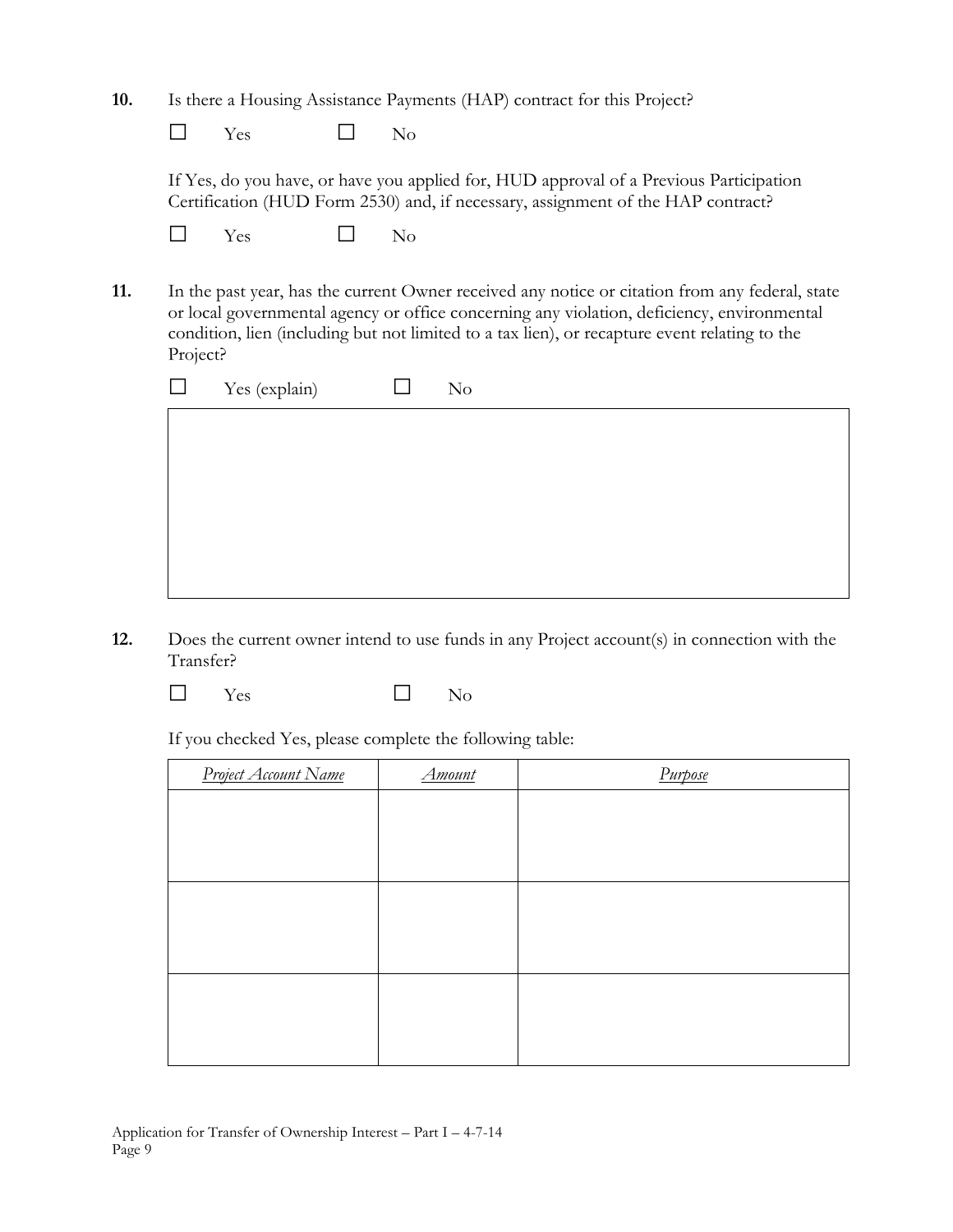#### **CERTIFICATION OF CURRENT OWNER**

**I hereby certify that I have the authority to sign Part I of this Application on behalf of the current Owner named above and that the responses above are true and complete to the best of my knowledge. I acknowledge and understand that any intentional misstatement may result in the rejection of this Application or the imposition of additional conditions to the Transfer by MaineHousing. I acknowledge and agree that MaineHousing may provide Project-related information, including financial information, to any other party involved in this Transfer, including any proposed new owner of the Project.**

**Signature: \_\_\_\_\_\_\_\_\_\_\_\_\_\_\_\_\_\_\_\_\_\_\_\_\_\_\_\_\_\_\_\_\_\_\_\_\_\_**

**Printed Name: \_\_\_\_\_\_\_\_\_\_\_\_\_\_\_\_\_\_\_\_\_\_\_\_\_\_\_\_\_\_\_\_\_\_**

**Title: \_\_\_\_\_\_\_\_\_\_\_\_\_\_\_\_\_\_\_\_\_\_\_\_\_\_\_\_\_\_\_\_\_\_\_\_\_\_\_\_\_\_ Date: \_\_\_\_\_\_\_\_\_\_\_\_\_\_\_\_\_**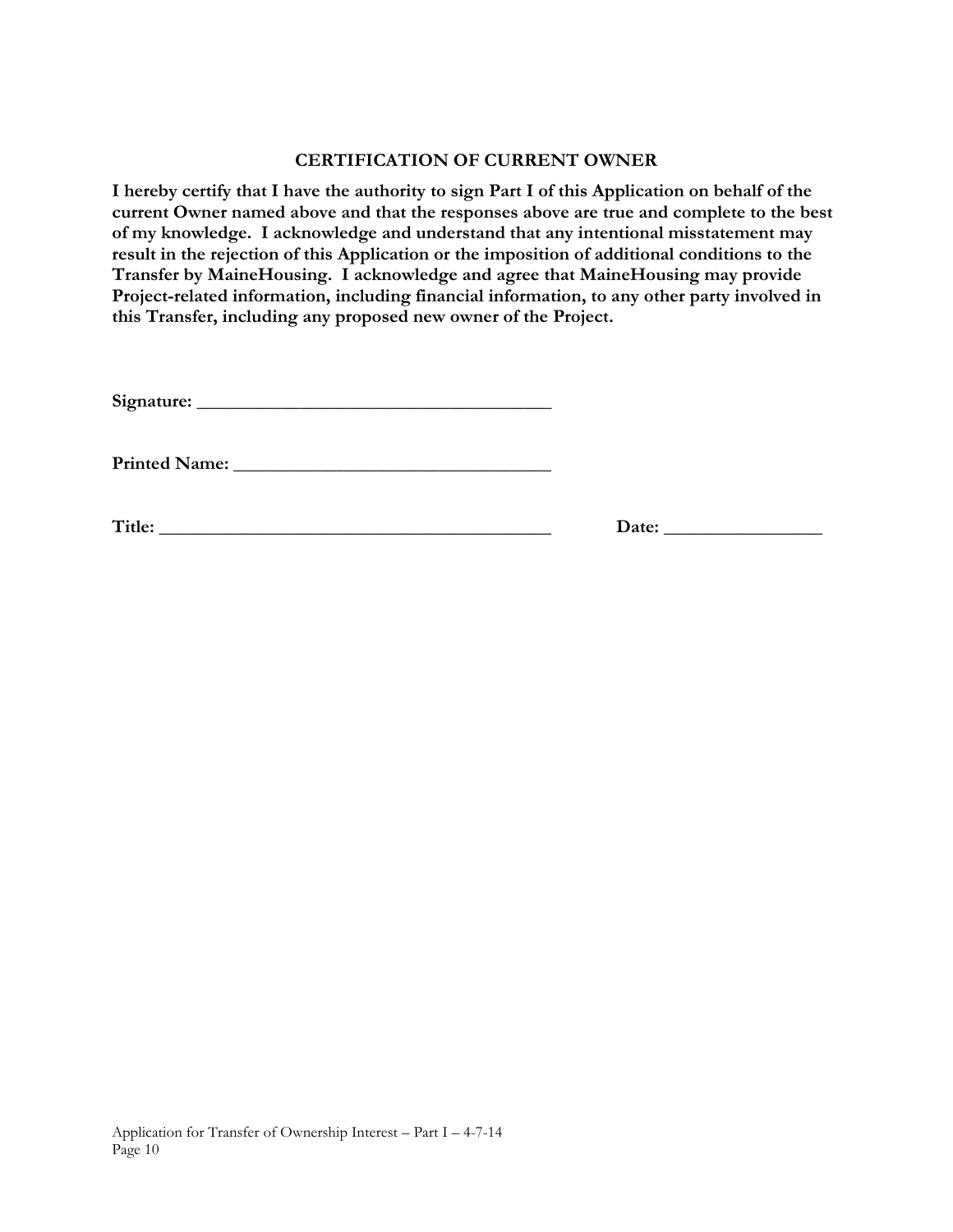### **APPENDIX A – DEFINITIONS**

The following terms have the following meanings:

**"Additional Circumstances"** means any one or more of the following in connection with the Transfer of an Ownership Interest: a request for additional MaineHousing financing or for refinancing by MaineHousing of existing MaineHousing loan obligations; the existence of a HUD housing assistance payments contract for the Project; management issues; a Project that is troubled, on MaineHousing's watch list or in default; or increased risks to a Project as assessed by MaineHousing.

**"Affiliate"** means, with respect to any entity, another entity that it controls, is controlled by, or is under common control with.

**"Application"** means the form of application required or recommended by MaineHousing and any other information required or considered by MaineHousing in connection with the Transfer of an Ownership Interest in a Project.

**"Controlling Interest"** means an interest of fifty-one percent (51%) or greater, alone or in the aggregate.

**"HUD"** means the United States Department of Housing and Urban Development.

**"Investor Limited Partner"** means a limited partner of a limited partnership Owner of a LIHTC Project that is required to make capital contributions in exchange for low-income housing tax credits allocated pursuant to Section 42 of the Internal Revenue Code of 1986, as amended ("Section 42").

**"Investor Member"** means a non-managing member of a limited liability company Owner of a LIHTC Project that is required to make capital contributions in exchange for low-income housing tax credits allocated pursuant to Section 42.

**"LIHTC Investor Buyout Transaction"** means a Transfer of the Ownership Interest of an Investor Limited Partner or an Investor Member in a LIHTC Project to the Sponsor of the LIHTC Project or an Affiliate of the Sponsor.

**"LIHTC Project"** means a Project to which MaineHousing has allocated low-income housing tax credits pursuant to Section 42.

**"MaineHousing"** means Maine State Housing Authority.

**"Owner"** means a person or entity having an Ownership Interest in a Project.

**"Ownership Interest"** means any of the following:

(1) a fee simple interest in a Project;